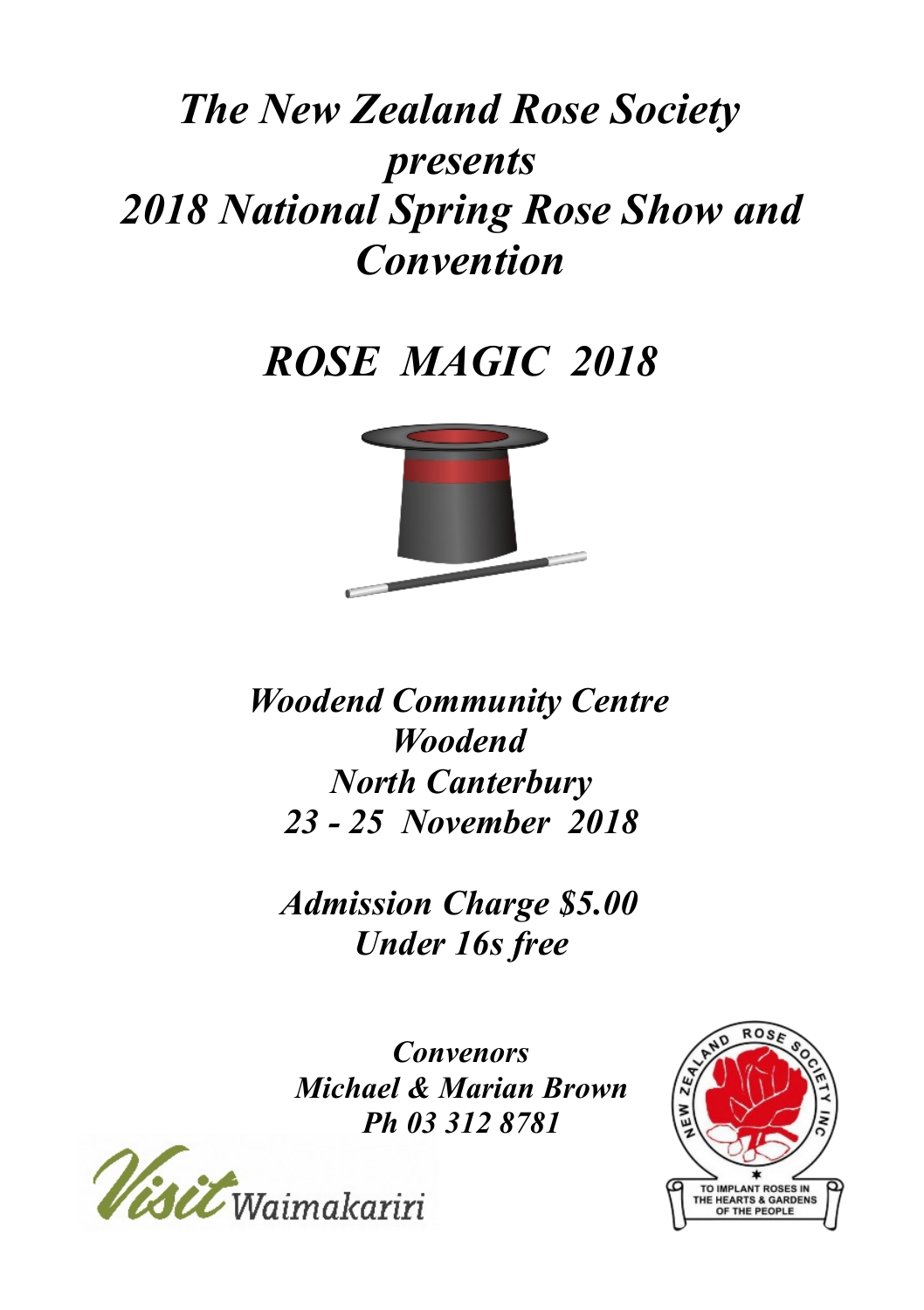# *Map of Waimakariri*



# *Major Sponsors*

# Waimakariri Event Funding Roses NZ Rangiora Optical Whyte Construction Rangiora Eyecare Optometrists Chris Hadlee Architect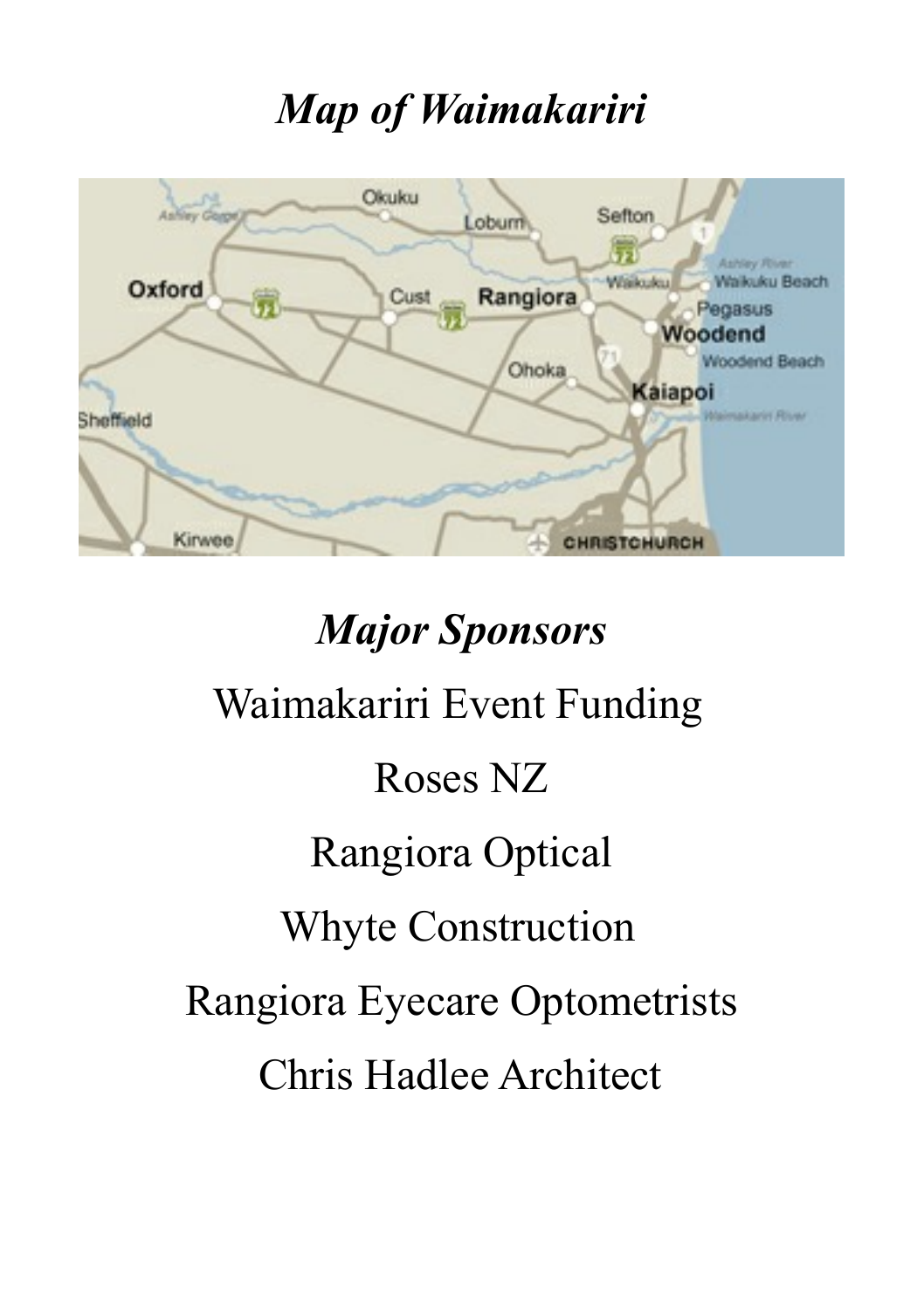The New Zealand Rose Society and the Waimakariri District Community welcome rosarians to a weekend sharing the Magic of Roses.

The rose show is being held in the Woodend Community Centre, 6A School Rd Woodend (off SH1, 24km north of Christchurch Airport)

### **Show open to the public**

Saturday 24th 12 noon - 5 pm Sunday 25th 10 am - 4 pm

### **Staging**

Friday 23rd 2 pm - 10 pm Saturday 24th 6 am - 9 am

### **Entries**

All entries (including Section 5 Photography) must be with the Show Secretary by 6 pm Thursday 22 November **Entries to Judith Mackay macpegbj@gmail.com or 027 688 1861 Email entries will be acknowledged**

### **Prizegiving and Dinner Saturday 24 November**

Rangiora RSA, Victoria St Rangiora 6pm Bus pick-up from Woodend motels 6.30pm Pre-dinner drinks (Cash Bar) 7pm Dinner and Prizegiving

### **Sunday Bus Tour**

Departs Woodend Community Centre 10 am Returning 3:30 pm Please assist with show break-down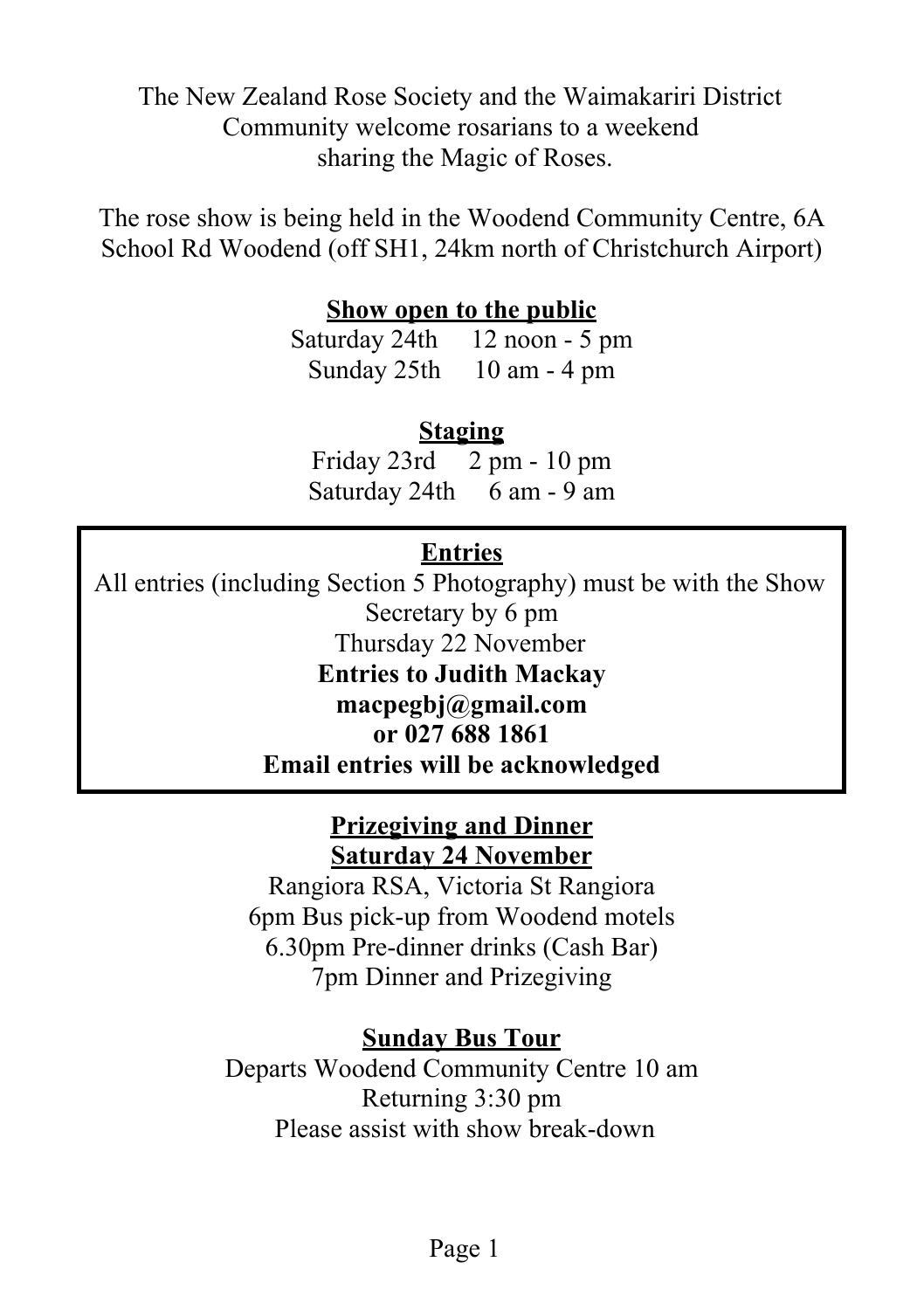### **Regulations for Exhibition of Roses**

1. These regulations apply to all classes in the schedule (Sections 1-4).

2. The Show will be judged according to the latest version of the'New Zealand Rose Society (Inc) Official Rules for Judging of Roses'.

3. New Zealand Rose Society Medal Classes - Section 1: class 1 and 2, Section 2: class 21 and 22 are restricted to members of the New Zealand Rose Society. All remaining classes are open to all exhibitors.

4. Staging material i.e. moss, paper, foam, oasis etc must not be above the top of the container, except in bowl, basket and novelty classes.

5. Roses exhibited in competition should be named, cut from plants grown outdoors and the exclusive property of the exhibitor for at least three months prior to the competition.

6. Miniature type (MT) roses must not be exhibited in Section 1. Large roses must not be exhibited in Section 2.

7. In order to protect the property of exhibitors, except with the permission of the Chief Steward, all exhibits shall remain untouched until the close of the show. The Society will not be responsible for any loss or damage whatsoever.

8 .Collapsed blooms may be replaced on the second day of the show at the discretion of the Chief Steward. A replacement bloom card must be on display.

9. Entries shall be in the hands of the Secretary at the stated closing time. All exhibits must be ready for judging at the appointed time. No unauthorized person shall be allowed into the hall while judging takes place.

10. Judges shall have no interest in the classes which they are judging.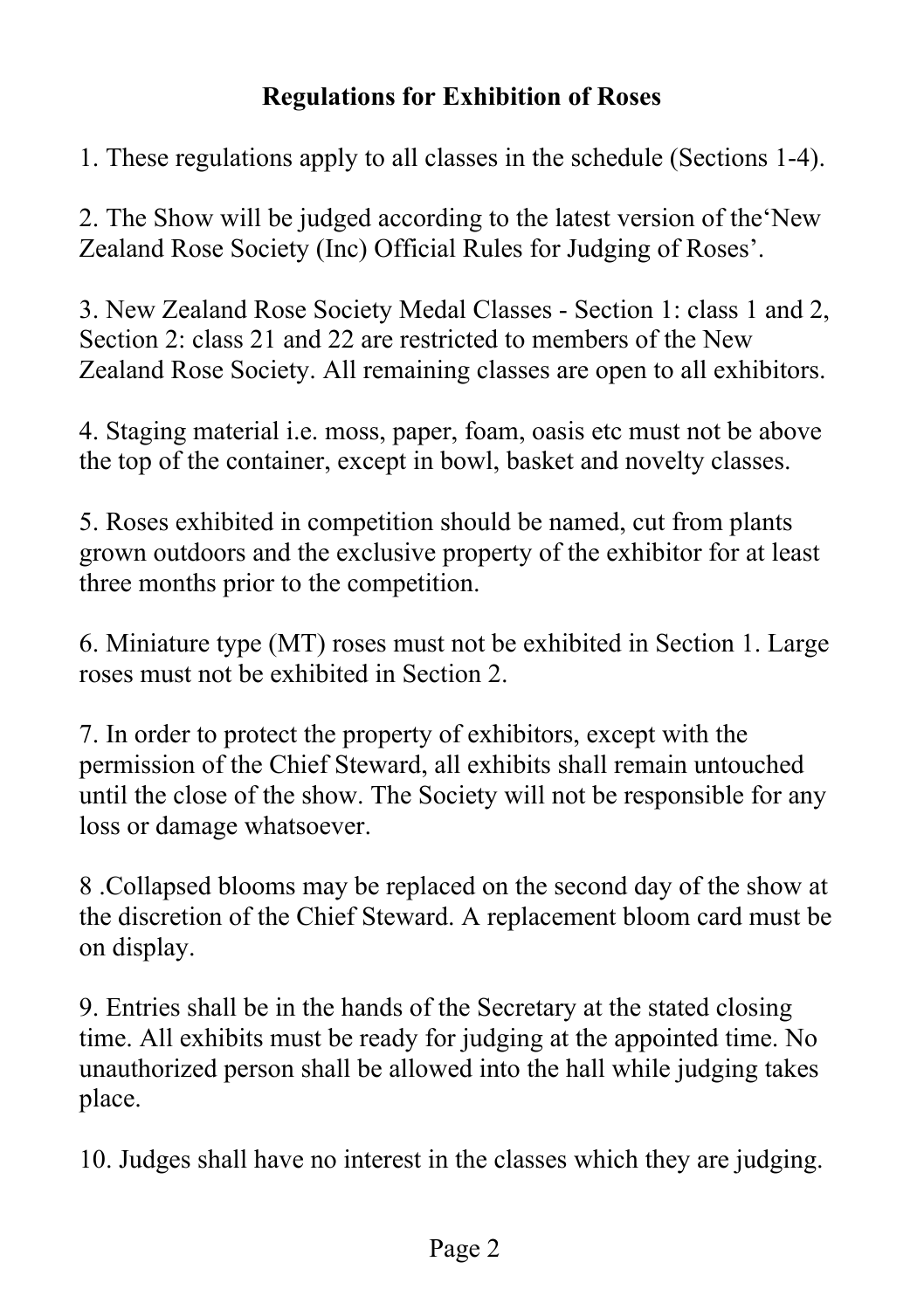11. A Chief Judge appointed by the NZRS will issue instructions to Judges. All details will be clarified before judging commences. A Chief Steward appointed by NZRS will issue instructions to stewards.

12. Where Special and Champion Awards are to be made, Judges in each section will select suitable exhibits for consideration. These are to be placed on a judging table where the Champion Panel Judges must collaborate before a final decision is made. If necessary the Chief Judge has the casting vote.

13. Any protests must be made in writing and lodged with the secretary on the first day of the show by 3:30 pm. No protest shall be considered against the decision of the Judges except on the grounds of irregularity. The decision of the disputes committee shall be final.

14. In all matters arising from the application and interpretation of these regulations, including the eligibility of the exhibitor, the decision of the Disputes Committee shall be final.

### **Regulations for New Zealand Rose Breeders' Association Medals**

1. Seedlings to be raised by the exhibitor and not yet in commerce.

2. Exhibits must be worthy of no fewer than 80 points to qualify for a medal.

3. Seedlings awarded a medal in a previous show are not eligible for future medals but can still be entered in the class.

4. Seedling classes must be judged by National Judges.

5. Eligibility for a medal to be checked by NZRBA Secretary or Nominee.

6. A maximum of one medal may be awarded in each class.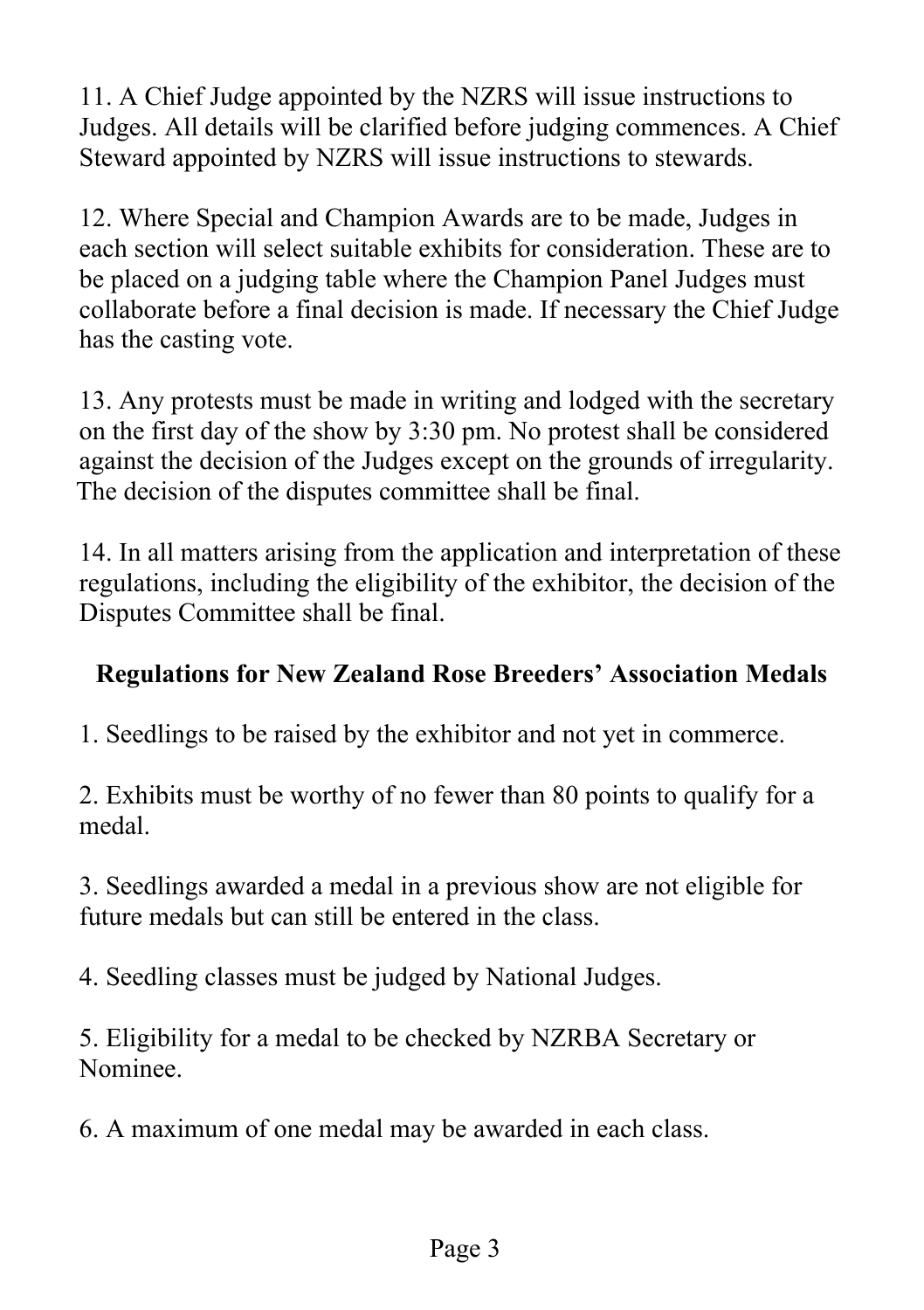### **Your Attention Please**

It is most important that intending exhibitors read the 'Regulations for Exhibition of Roses' carefully before making entries.

All roses should be named where possible, (using your own or the Society's name cards).

The Society's vases are to be used in all classes unless otherwise specified.

In all classes for Miniature Type roses the abbreviation MT will be used.

A financial member of a District Rose Society is automatically classified as a member of New Zealand Rose Society Inc.

Chief Judge: Mrs Eileen Wilcox Chief Steward: Mrs Daphne Rissman

## Future National Rose Shows

2019: November 15<sup>th</sup> - 17<sup>th</sup>, Hamilton Gardens Pavilion, Hamilton. Hosted by the Waikato Rose Society

2020: November 27<sup>th</sup> - 29<sup>th</sup>, Palmerston North. Hosted by the Manawatu Rose Society.

**2021:** Auckland. Hosted by the Auckland Rose Society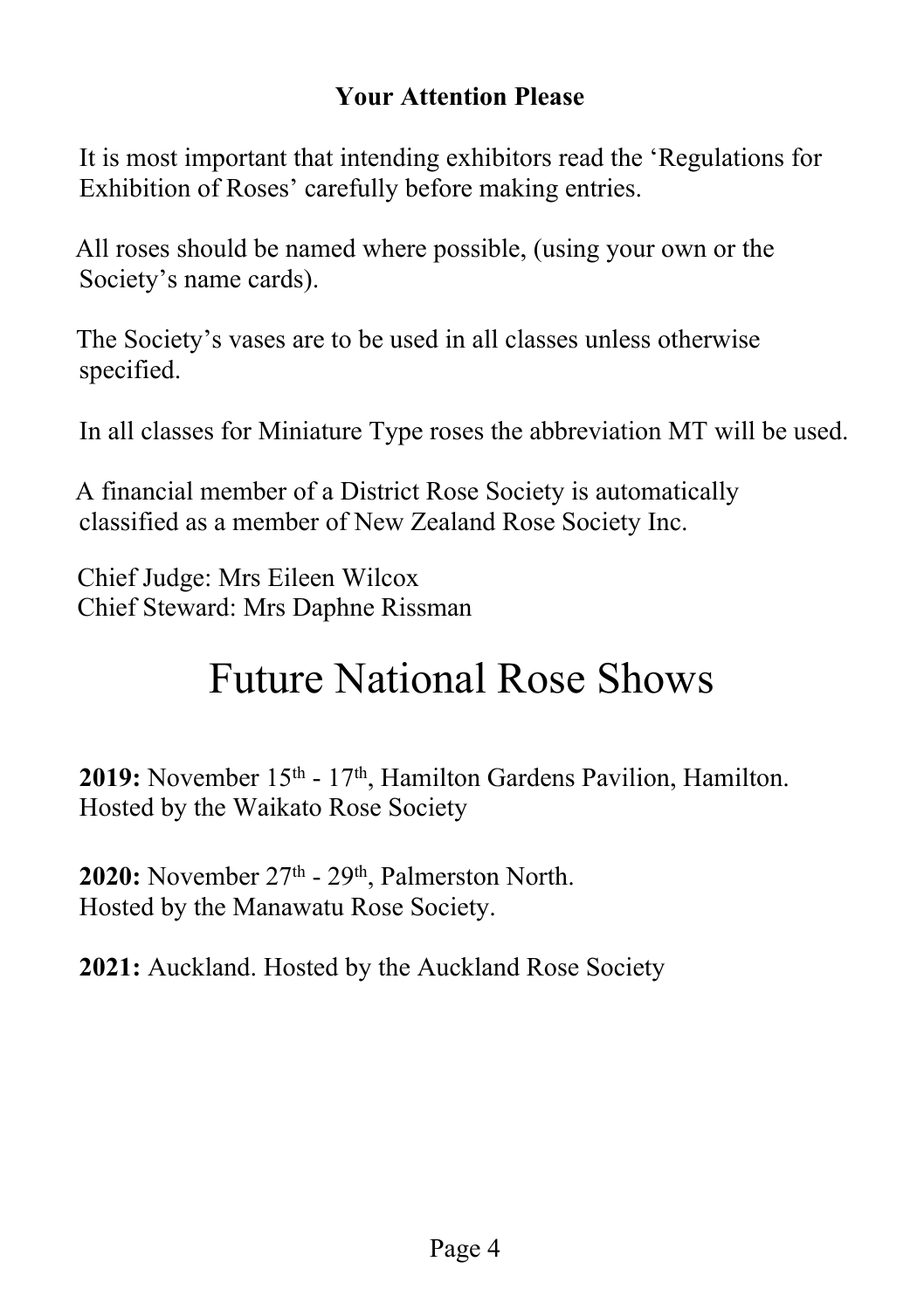### **Champion Award Sashes and Trophies Large Roses**

### **Champion of Champions**

(Excluding Champion Display Vase) Northland Perpetual Challenge Trophy

**Champion Decorative Bloom** Grant Cumming Challenge Trophy

**Champion Exhibition Bloom** R.O. Dalrymple Challenge Trophy

### **Champion Fully Open Bloom** Russell Gardener Memorial Trophy

**Champion Small Stem of Roses** Wanganui Rose Society Challenge Trophy

> **Champion Large Stem of Roses** Dr P.V. Graves Challenge Trophy

### **Champion Display Vase of Roses** The President's Challenge Trophy

**Best Exhibit Section Four** The Tokoroa Rose Society Challenge Trophy

**A Certificate of Merit is awarded with each NZRS Trophy**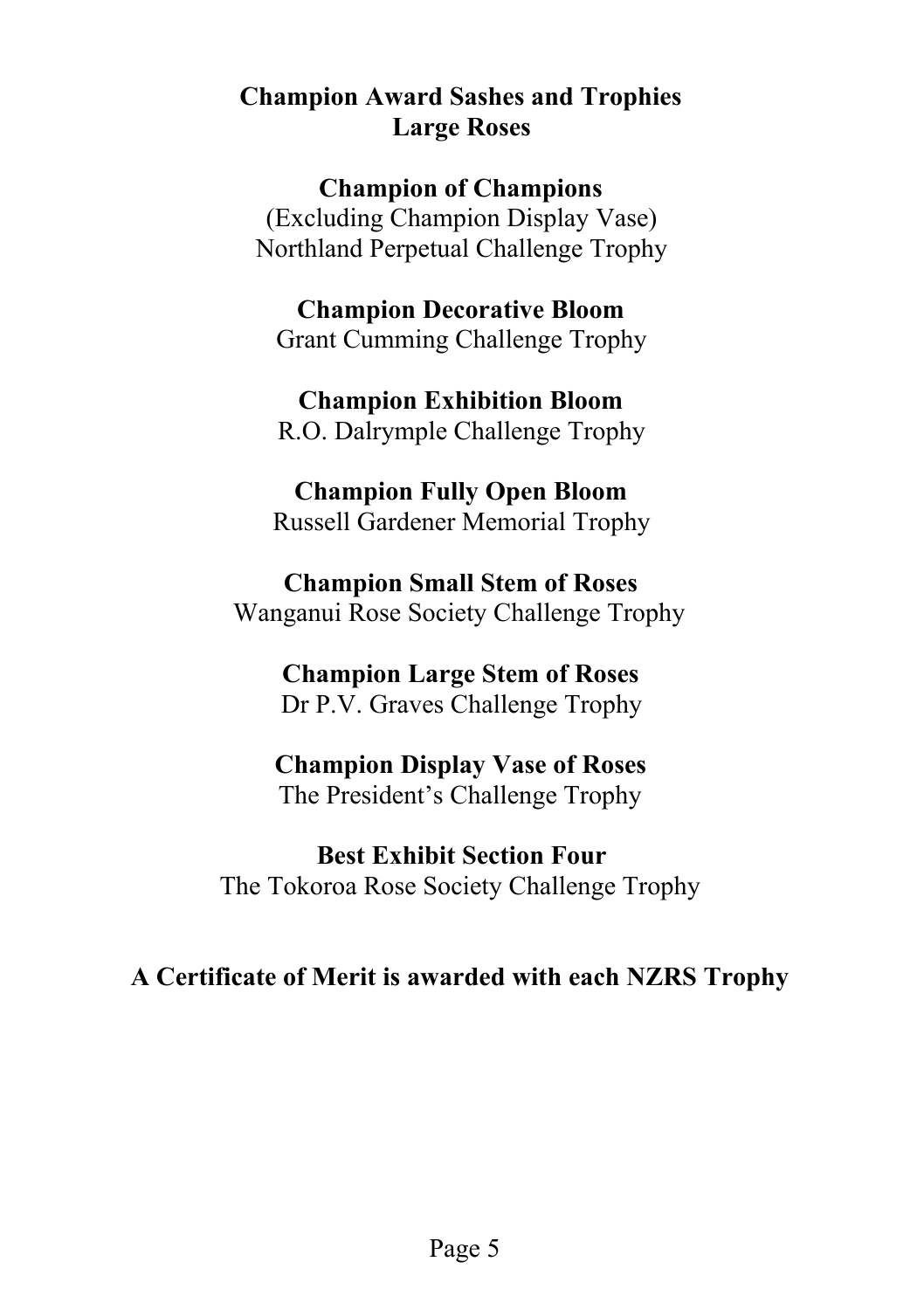### **Champion Award Sashes and Trophies Miniature Type Roses**

### **Champion of Champions**

(Excluding Champion MT Display Vase) Southern Cross Challenge Trophy

### **Champion Decorative Miniature Type Bloom**

Central Hawkes Bay Rose Society Challenge Trophy

**Champion Exhibition Miniature Type Bloom** Auckland 1990 Rose Festival Trophy

### **Champion Fully Open Miniature Type Bloom**

Bay of Plenty Rose Society Challenge Trophy

**Champion Small Stem of Miniature Type Roses** West Otago Rose Society Challenge Trophy

**Champion Large Stem of Miniature Type Roses** Jean Brown Challenge Trophy

**Champion Display Vase of Miniature Type Roses** J. & B. Turnwald Challenge Trophy

### **A Certificate of Merit is awarded with each NZRS Trophy**

### **Points Trophy:**

D. & M. Marshall Challenge Trophy is awarded to the exhibitor gaining the most points in Classes 21 to 40 and Classes 47 to 49.

 $(1<sup>st</sup> - 3 points, 2<sup>nd</sup> - 2 points, 3<sup>rd</sup> - 1 point).$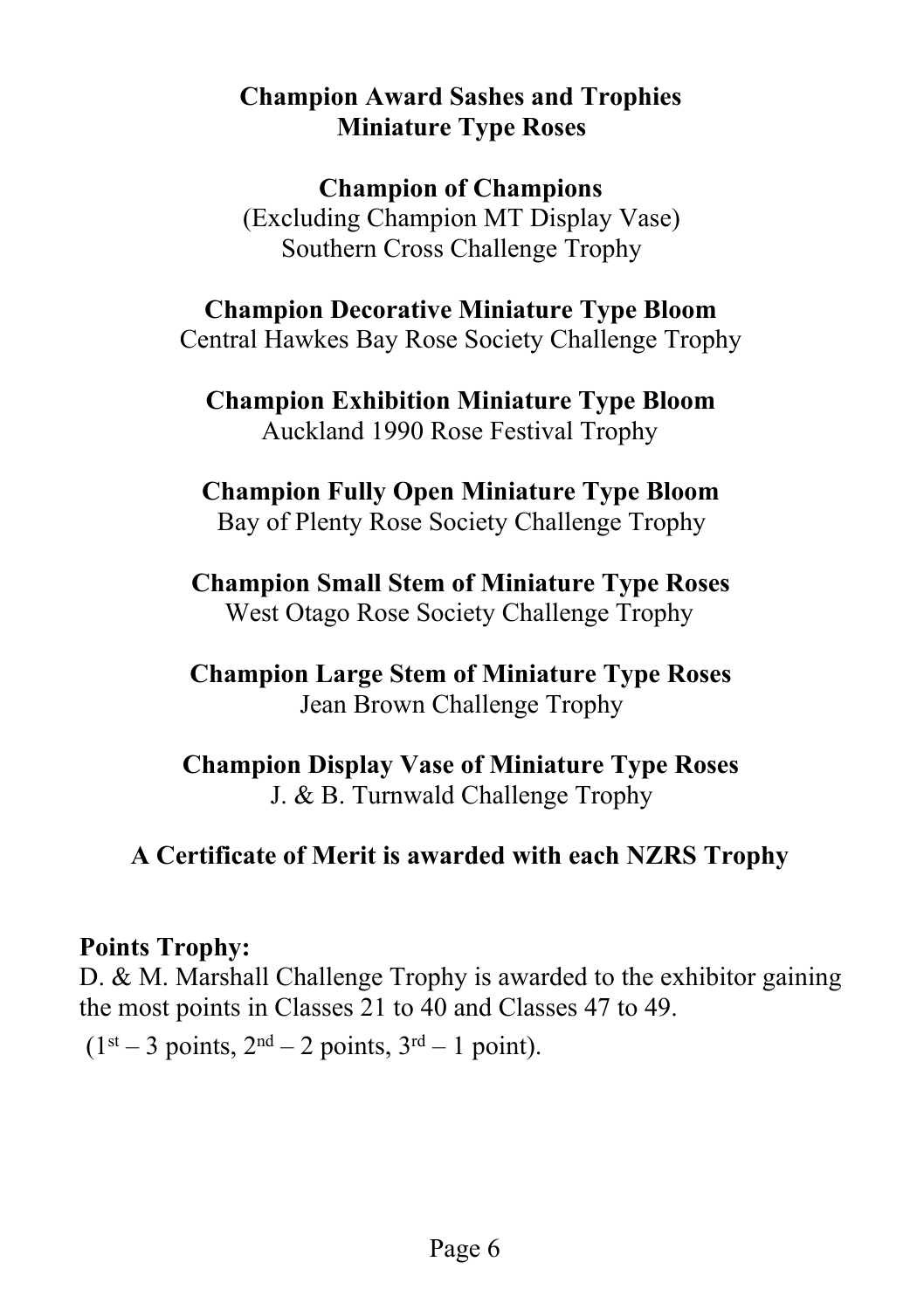### **SECTION 1 – LARGE ROSES**

| Class | Description                                                                                                                                                                                                                                                                                                                                                                           | Space          | Vases |
|-------|---------------------------------------------------------------------------------------------------------------------------------------------------------------------------------------------------------------------------------------------------------------------------------------------------------------------------------------------------------------------------------------|----------------|-------|
| 1.    | <b>NZRS Gold Medal</b><br>Three Exhibition Blooms, distinct cultivars (left).<br>Three Decorative Blooms, distinct cultivars (centre).<br>Three Large Stems of Roses, distinct cultivars (right).<br><b>Award: NZRS Gold Medal and Certificate</b><br>Highest pointed exhibit must reach an 80 point stem/bloom<br>minimum average totalling 720 points before a medal is awarded.    | 1 <sub>m</sub> | 9     |
| 2.    | <b>NZRS Silver Medal</b><br>Three Exhibition Blooms, distinct cultivars (left).<br>Three Decorative Blooms, distinct cultivars (centre).<br>Three Small Stems of Roses, distinct cultivars (right).<br><b>Award: NZRS Silver Medal and Certificate</b><br>Highest pointed exhibit must reach a 70 point bloom/stem<br>minimum average totalling 630 points before a medal is awarded. | 1 <sub>m</sub> | 9     |
| 3.    | <b>Classic Five</b><br>To be staged as:<br>One Decorative Bloom (top left)<br>(top right)<br>One Small Stem<br>One Large Stem of Roses (centre)<br>One Exhibition Rose<br>(bottom left)<br>One Fully Open Bloom (bottom right)<br><b>Award:</b> Allan G Scott Memorial Trophy and Certificate                                                                                         | 75cm 5         |       |
| 4.    | <b>NZRS Decorative Bloom Championship</b><br>Six Decorative Blooms, any cultivar/cultivars.<br>One bloom per vase.<br>Award: Walker & Hall Challenge Trophy and Certificate                                                                                                                                                                                                           | 70cm 6         |       |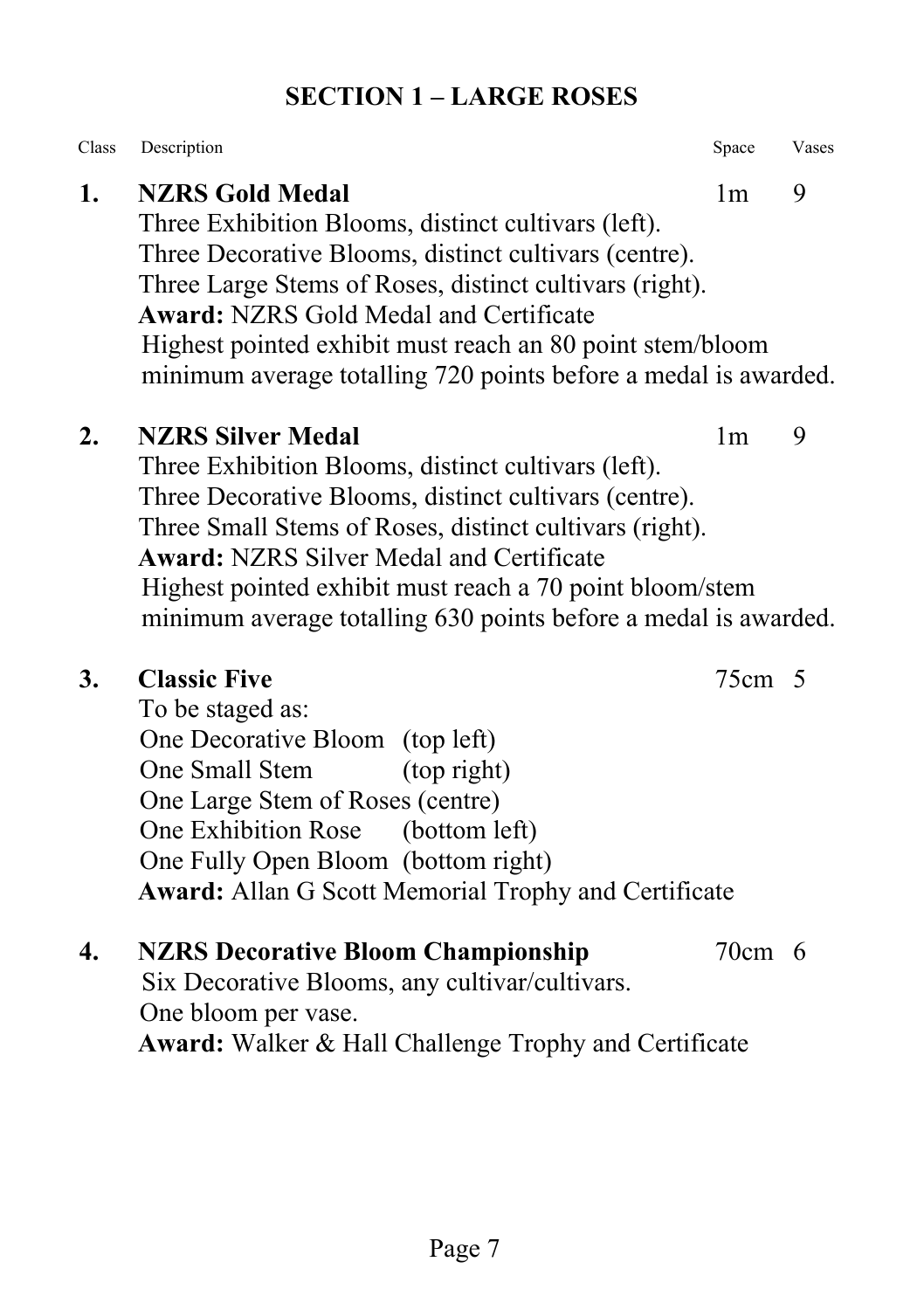| Class<br>5. | Description<br><b>NZRS Exhibition Bloom Championship</b><br>Three Exhibition Blooms, distinct cultivars.<br>One bloom per vase.<br><b>Award: Wellington Rose Society Perpetual Challenge Trophy</b><br>and Certificate       | Space<br>35cm <sub>3</sub> | Vases |
|-------------|------------------------------------------------------------------------------------------------------------------------------------------------------------------------------------------------------------------------------|----------------------------|-------|
| 6.          | <b>NZRS Fully Open Bloom Championship</b><br>Three Fully Open Blooms, distinct cultivars.<br>One bloom per vase.<br><b>Award:</b> Auckland Rose Society Challenge Trophy and Certificate                                     | 35cm <sub>3</sub>          |       |
| 7.          | <b>NZRS Small Stem of Roses Championship</b><br>Three Small Stems of Roses, distinct cultivars.<br>One stem per vase.<br><b>Award:</b> Manawatu Rose Society Challenge Trophy and<br>Certificate                             | 35cm <sub>3</sub>          |       |
| 8.          | <b>NZRS Large Stem of Roses Championship</b><br>Three Large Stems of Roses, distinct cultivars.<br>One stem per vase.<br><b>Award:</b> Canterbury Rose Society Challenge Trophy and<br>Certificate                           | $50cm$ 3                   |       |
| 9.          | <b>NZRS A Rose in Three Stages of Development Championship</b><br>One Bud, one Exhibition Bloom and one Fully Open Bloom.<br>One cultivar in one vase.<br><b>Award:</b> Nelson Rose Society Challenge Trophy and Certificate | $35cm$ 1                   |       |
| 10.         | <b>NZRS Display Vase Championship</b><br>One Display Vase of Roses.<br>Any cultivar/cultivars. To be staged for frontal effect.                                                                                              | $60cm$ 1                   |       |

Note: exhibit must not exceed 70cm height and 60cm width. **Award:** Mrs Grant Cumming Challenge Trophy and Certificate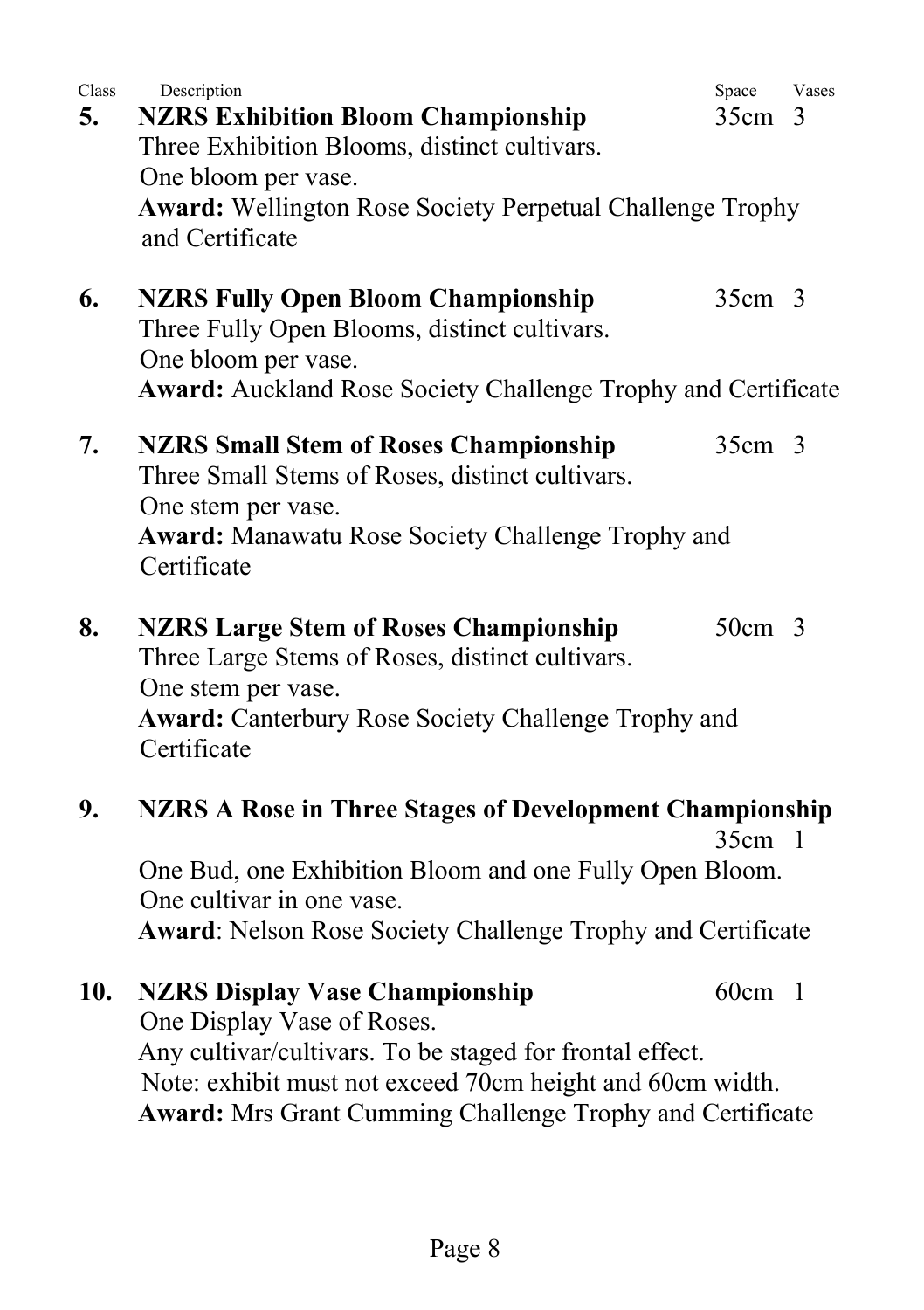| Page 9 |  |
|--------|--|

- **12. Roseworld '94** 35cm 3 One Small Stem of Roses (Top) One Decorative Bloom (Middle) One Exhibition Bloom (Bottom) **Award**: Roseworld '94 Spring Trophy and Certificate **13. Three Decorative Blooms** 35cm 1 Three Decorative Blooms in one vase. Distinct cultivars. Note: Blooms may not be removed from vases in this class for consideration for Championship. **Award:** Brian Attfield Challenge Trophy and Certificate **14. One Decorative Bloom** 35cm 1 **Award:** St Martins Challenge Trophy and Certificate **15. One Exhibition Bloom** 35cm 1 **Award:** Hawkes Bay Rose Society Challenge Trophy and **Certificate 16. One Fully Open Bloom** 35cm 1 **Award:** Tamaki Challenge Trophy and Certificate **17. One Small Stem of Roses** 35cm 1 **Award:** Wellington & Hutt Valley Rose Societies Challenge Trophy and Certificate **18.** One Large Stem of Roses 50cm 1 **Award:** Frank Mason Challenge Cup
- **11. One Vase of Five Blooms** 50cm 1 Five Blooms in one vase, any cultivar/cultivars. To be staged for frontal effect. **Award:** C.V. Holyoake Challenge Trophy and Certificate

Class Description Space Vases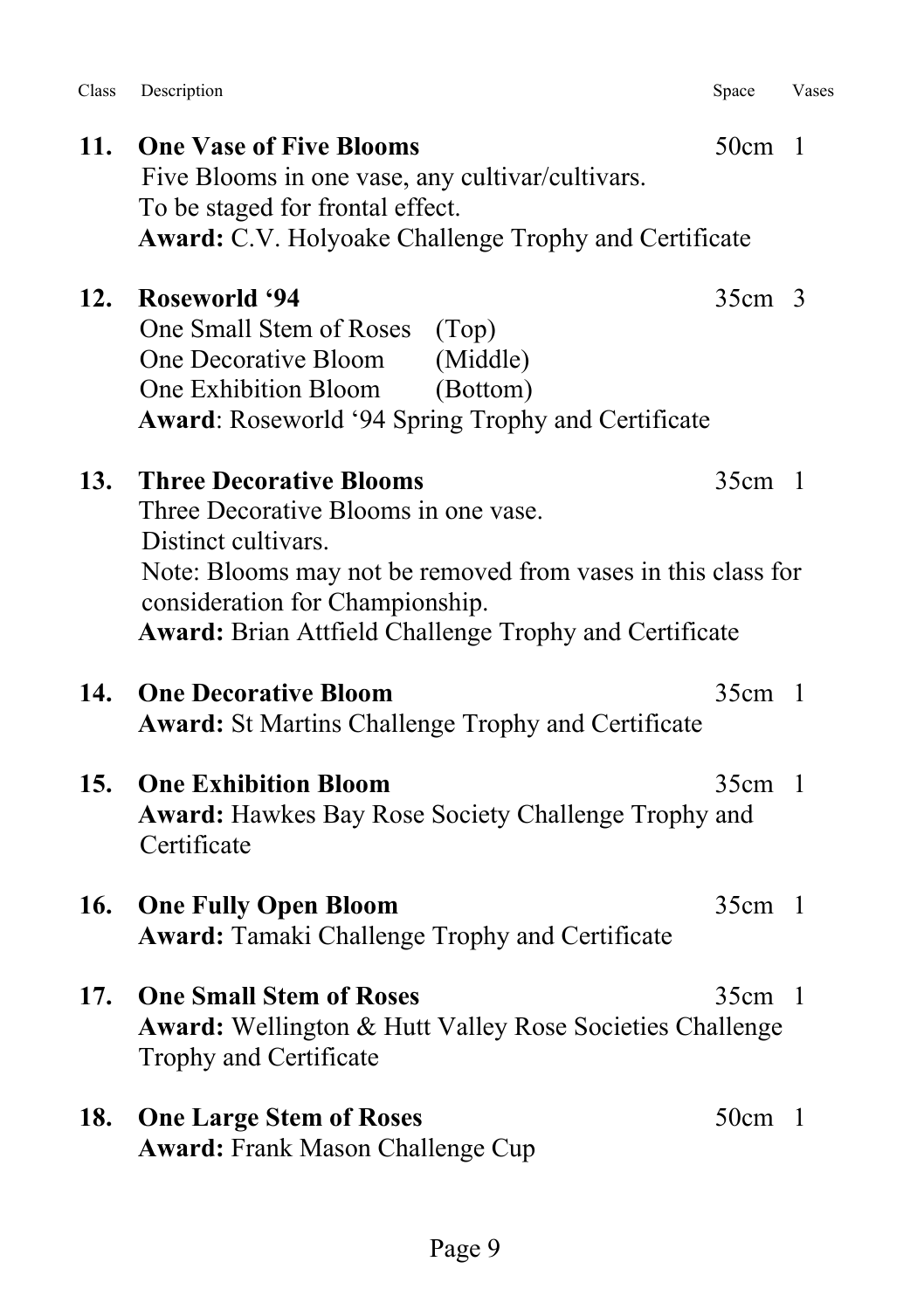### **19. NZ Raised Seedling Bloom** 35cm 1 One Bloom of a Seedling Rose raised in New Zealand and not in commerce. To be judged as follows: Form 20 points Substance & Freshness 20 points Stem, Balance & Foliage 20 points Commercial & Novelty Appeal 40 points Exhibits worthy of no fewer than 80 points may be eligible for the NZ Rose Breeders' Association Medal. **Award:** D.S. Butcher Challenge Trophy and Certificate

### **20. NZ Raised Seedling Rose Stem** 35cm 1 One Small or Large Stem of a Seedling Rose raised in New Zealand and not in commerce. Note the same criteria and points apply for judging this class as in Class 19 (Seedling Bloom). Exhibits worthy of no fewer than 80 points may be eligible for the NZ Rose Breeders' Association Medal. **Award**: Bay of Plenty Rose Society Challenge Trophy and **Certificate**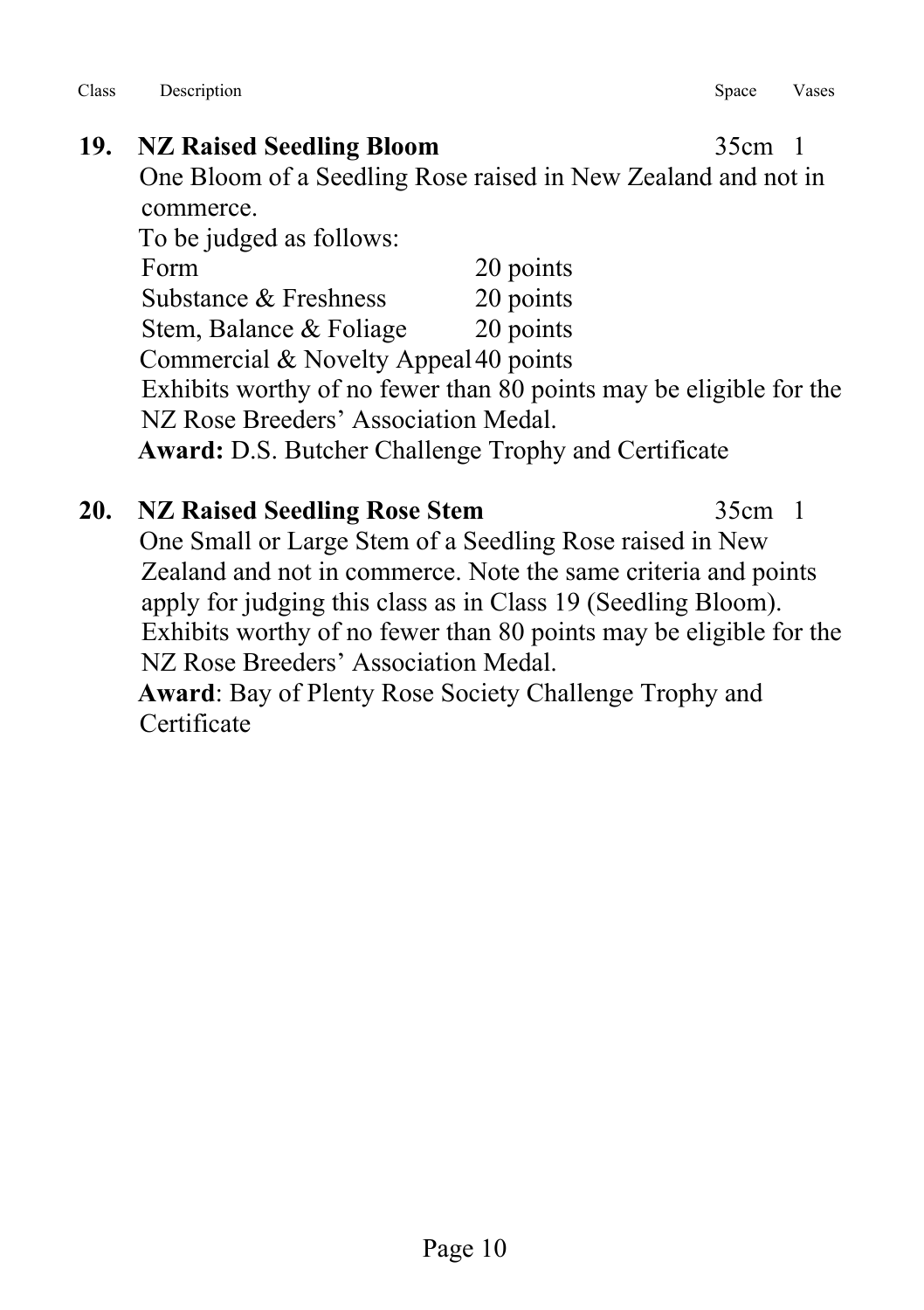### **SECTION 2 – MINIATURE TYPE ROSES**

Class Description **Space Vases** Space Vases

### **21. NZRS Gold Medal for MT Roses** 45cm 9

Three Exhibition Blooms, distinct cultivars (left). Three Decorative Blooms, distinct cultivars (centre). Three Large Stems of Roses, distinct cultivars (right). **Award:** NZRS Gold Medal and Certificate Highest pointed exhibit must reach 80 point stem/bloom minimum average totalling 720 points before a medal is awarded.

### **22. NZRS Silver Medal for MT Roses** 45cm 9

Three Exhibition Blooms, distinct cultivars (left). Three Decorative Blooms, distinct cultivars (centre). Three Small Stems of Roses, distinct cultivars (right). **Award:** NZRS Silver Medal and Certificate Highest pointed exhibit must reach 70 point stem/bloom minimum average totalling 630 points before a medal is awarded.

### **23. Classic Five for MT Roses** 30cm 5

To be staged: One Decorative Bloom (top left) One Small Stem (top right) One Large Stem of Roses (centre) One Exhibition Bloom (bottom left) One Fully Open Bloom (bottom right) **Award:** Marlborough Rose Society Miniature Challenge Trophy and Certificate

### **24. NZRS Decorative MT Bloom Championship** 30cm 6 Six Decorative MT Blooms. Any cultivar/cultivars, one bloom per vase. **Award:** Rangitikei Rose Society Challenge Trophy and Certificate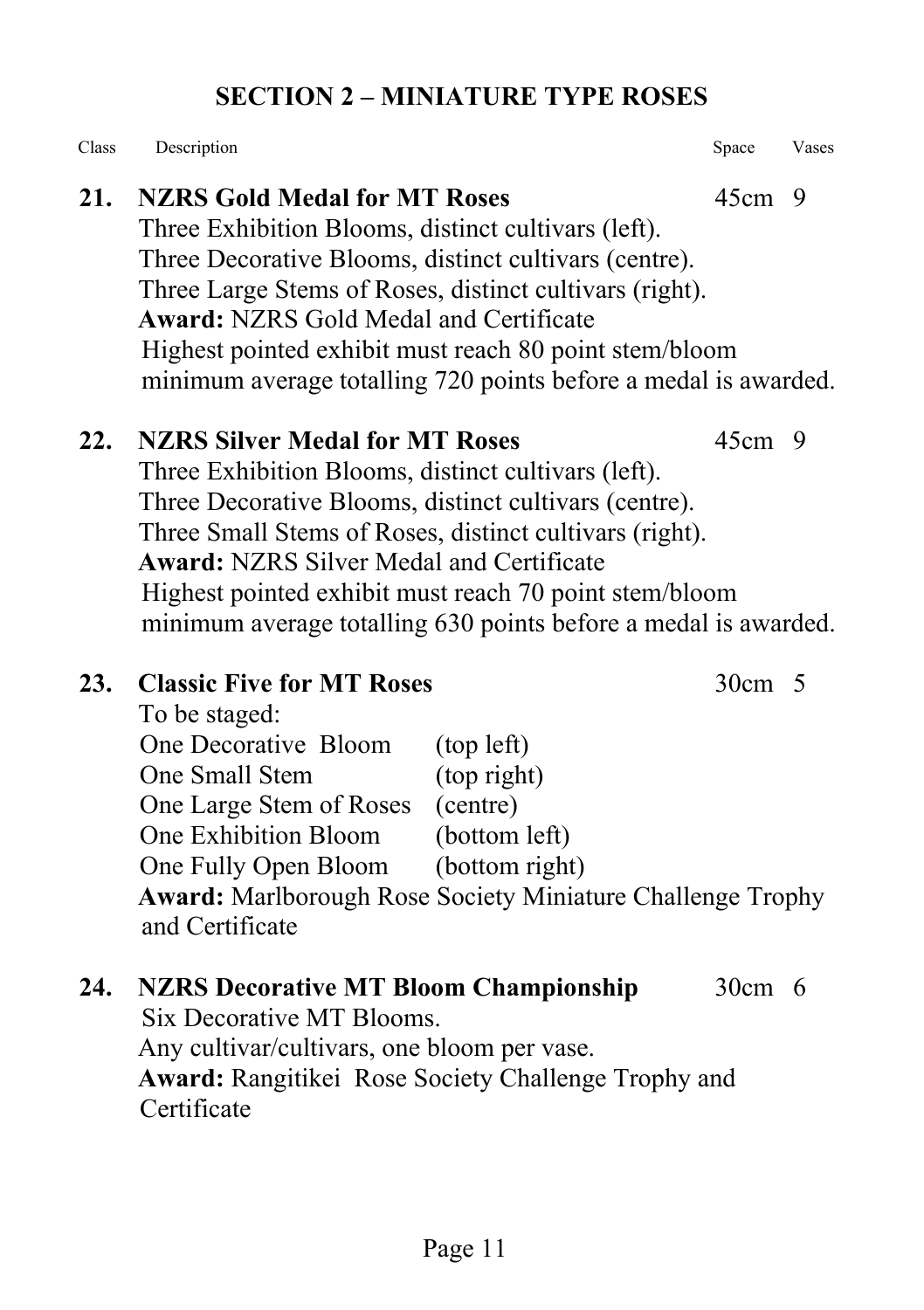| Class | Description | Space | Vases |
|-------|-------------|-------|-------|
|       |             |       |       |

- **25. NZRS Exhibition MT Bloom Championship** 15cm 3 Three Exhibition MT Blooms. Any cultivar/cultivars, one bloom per vase. **Award:** Rangitawa Challenge Trophy and Certificate
- **26. NZRS Fully Open MT Bloom Championship** 15cm 3 Three Fully Open Blooms. Distinct cultivars, one bloom per vase. **Award**: Waikato Rose Society Miniature Challenge Trophy and **Certificate**
- **27. NZRS Small Stems of MT Roses Championship** 15cm 3 Three Small Stems of MT Roses. Distinct cultivars, one stem per vase. **Award:** Mervyn Evans Perpetual Trophy and Certificate
- **28. NZRS Large Stems of MT Roses Championship** 20cm 3 Three Large Stems of Roses. Distinct cultivars, one stem per vase. **Award:** Manawatu Rose Society Miniature Challenge Trophy and Certificate
- **29. NZRS MT Rose in Three Stages of Development Championship** 15cm 3 Three distinct cultivars of MT Roses in three stages of development. One Bud, One Exhibition and One Fully Open Bloom per vase. **Award:** North Taranaki Rose Society Miniature Challenge Trophy and Certificate
- **30. NZRS Display Vase of MT Roses Championship** 30cm 1 One Display Vase of MT Roses. Any cultivar/cultivars, to be staged for frontal effect. **Award**: Hutt Valley Rose Society Miniature Challenge Trophy and Certificate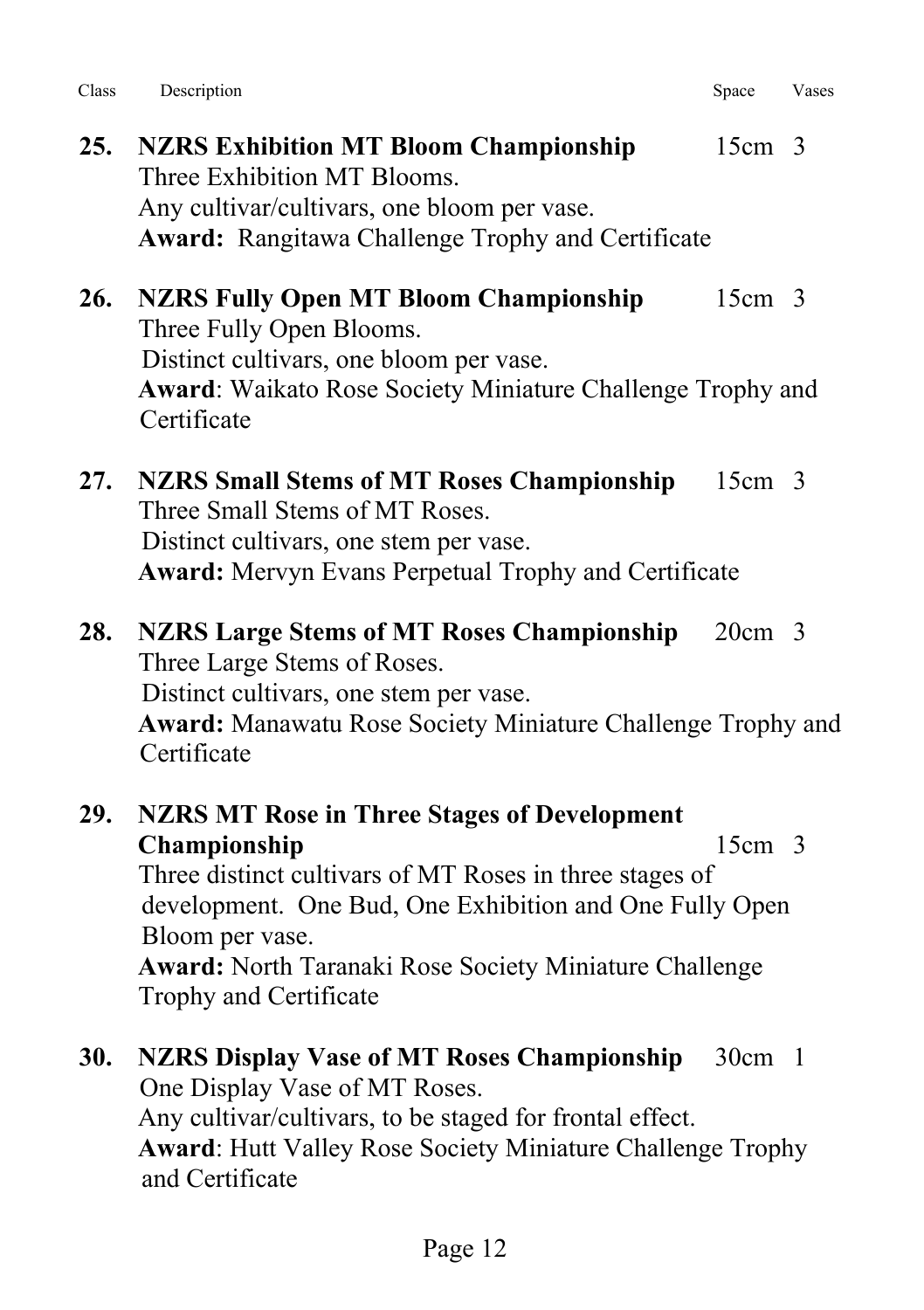Class Description Space Vases

Five MT Blooms.

|     | Any cultivar/cultivars, to be staged for frontal effect.<br>Award: Wairoa Rose Society Miniature Challenge Trophy and<br>Certificate                                                                                                                |                   |  |
|-----|-----------------------------------------------------------------------------------------------------------------------------------------------------------------------------------------------------------------------------------------------------|-------------------|--|
| 32. | <b>Roseworld '94</b><br>One Small Stem of MT Roses<br>(top)<br>One Decorative MT Bloom<br>(middle)<br>One Exhibition MT Bloom<br>(bottom)<br>Award: Roseworld '94 Spring MT Rose Trophy and Certificate                                             | 15cm <sub>3</sub> |  |
| 33. | <b>Three Decorative MT Blooms</b><br>Any cultivar/cultivars, in one vase.<br>Note: Blooms may not be removed from vases in this class for<br>consideration for championship award.<br>Award: Mavis and Roy Connell Challenge Trophy and Certificate | $15cm$ 1          |  |
| 34. | <b>Three Exhibition MT Blooms</b><br>Any cultivar/cultivars in one vase.<br>Note: Blooms may not be removed from vases in this class for<br>consideration for championship award.<br><b>Award:</b> Waikato Rose Society Trophy and Certificate      | $15cm$ 1          |  |
| 35. | <b>Three Fully Open MT Blooms</b><br>Any cultivar/cultivars, one per vase.<br>Award: Janet Pike Miniature Challenge Trophy and Certificate                                                                                                          | $15cm$ 3          |  |
| 36. | <b>Two Small Stems of MT Roses</b><br>Any cultivar/cultivars in one vase.<br><b>Award:</b> Kapiti Rose Society Challenge Cup and Certificate                                                                                                        | $15cm$ 1          |  |
| 37. | <b>One Large Stem of MT Roses</b><br><b>Award: Paddy Stephens Miniature Challenge Trophy and</b><br>Certificate                                                                                                                                     | $15cm$ 1          |  |

**31. One Vase of Five MT Blooms** 20cm 1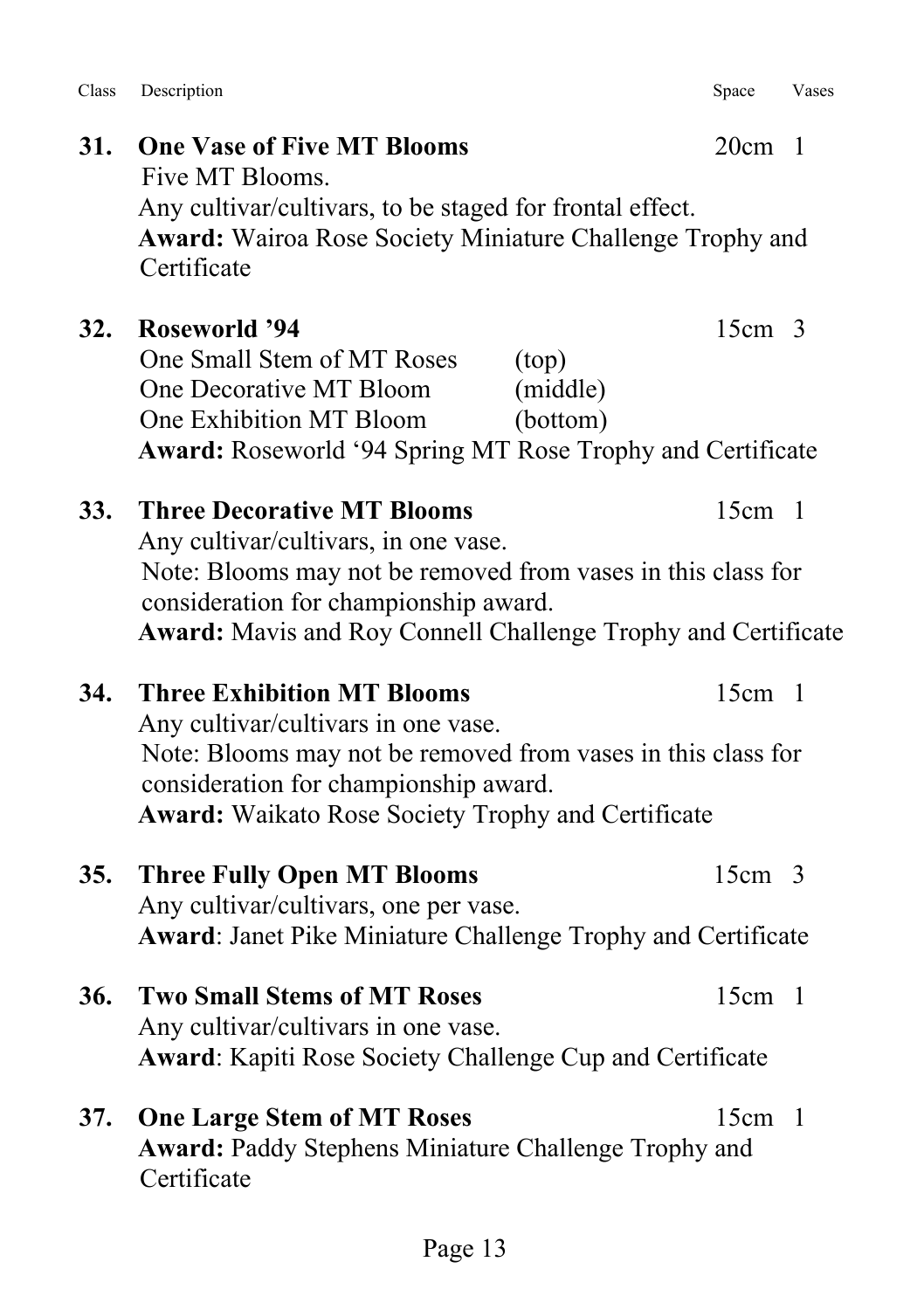- **38. A MT Rose in Three Stages of Development** 15cm 1 One Bud, one Exhibition Bloom and one Fully Open Bloom of one cultivar. **Award:** Gisborne Rose Society Challenge Trophy and Certificate
- **39. NZ Raised MT Seedling Rose Bloom** 15cm 1 One Bloom of a MT Seedling Rose raised in New Zealand and not in commerce. To be judged as follows: Form 20 points Substance & Freshness 20 points Stem, Balance & Foliage 20 points Novelty & Commercial Appeal 40 points Exhibits worthy of no fewer than 80 points may be eligible for the NZ Rose Breeders' Association Medal. **Award:** Del Simpson Memorial Trophy and Certificate
- **40. NZ Raised MT Seedling Rose Stem** 20cm 1 One Small or Large Stem of a MT Seedling Rose raised in New Zealand and not in commerce. Note the same criteria and points apply for judging this class as in Class 39 (MT Seedling Bloom). Exhibits worthy of no fewer than 80 points may be eligible for the NZ Rose Breeders' Association Medal. **Award:** Bay of Plenty Rose Society Miniature Trophy and

**Certificate**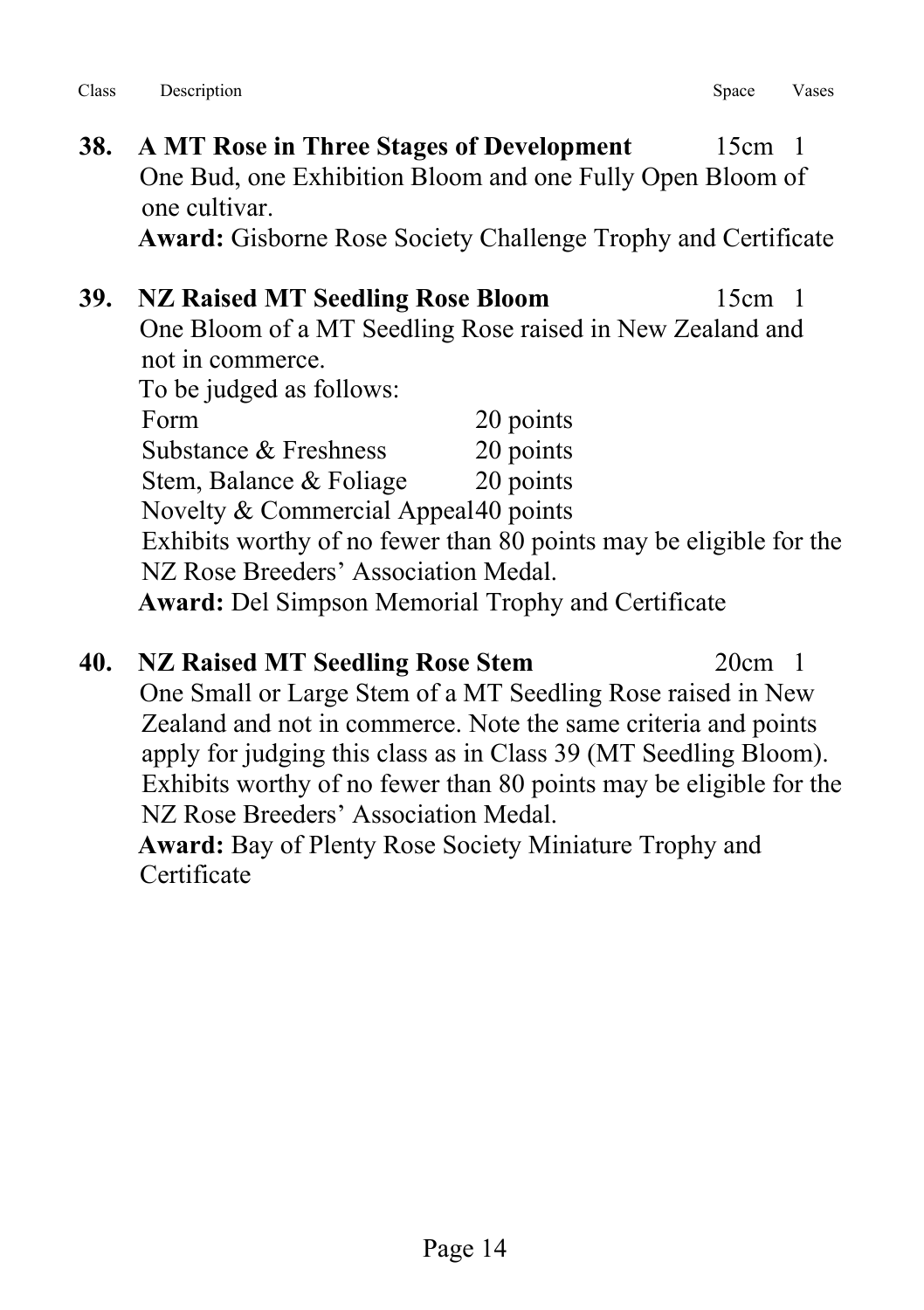### **SECTION THREE - NZRS SPECIAL CLASSES**

### *LARGE ROSES*

| Class | Description                                                   | Space    | Vases |  |
|-------|---------------------------------------------------------------|----------|-------|--|
| 41.   | <b>Garry Harris Memorial Class</b>                            | 75cm 3   |       |  |
|       | One Decorative Bloom (top).                                   |          |       |  |
|       | One Exhibition Bloom (centre).                                |          |       |  |
|       | One Vase of Roses any cultivar/cultivars (bottom).            |          |       |  |
|       | Note: This class is open only to members of the NZRS who have |          |       |  |
|       | never won an award at a National Show.                        |          |       |  |
|       | <b>Award:</b> Gary Harris Memorial Trophy and Certificate     |          |       |  |
| 42.   | <b>New Zealand Bred Roses</b>                                 | $50cm$ 1 |       |  |
|       | One to three stems or blooms of NZ bred roses.                |          |       |  |
|       | Roses must have been bred by a NZ breeder.                    |          |       |  |
|       | To be judged as follows:                                      |          |       |  |
|       | Substance & Freshness<br>60 points                            |          |       |  |
|       | Presentation & Overall Effect<br>40 points                    |          |       |  |
|       | <b>Award:</b> Horowhenua Challenge Trophy and Certificate     |          |       |  |
| 43.   | A Rose in Three Stages                                        | $35cm$ 1 |       |  |
|       | One Rose in three distinct stages of development.             |          |       |  |
|       | One cultivar in one vase.                                     |          |       |  |
|       | To be judged as follows:                                      |          |       |  |
|       | Substance & Freshness<br>60 points                            |          |       |  |
|       | 40 points<br>Stem, Balance and Foliage                        |          |       |  |
|       | <b>Award:</b> Lynley Neal Challenge Trophy and Certificate    |          |       |  |
| 44.   | <b>One Bowl of Roses</b>                                      | 70cm     |       |  |
|       | Rose Blooms and/or Stems, any cultivar/cultivars.             |          |       |  |
|       | NZRS bowl provided.                                           |          |       |  |
|       | Exhibitor to supply own flower support.                       |          |       |  |
|       | Exhibit not to exceed 70cm diameter.                          |          |       |  |
|       | To be judged for all round effect.                            |          |       |  |
|       | Substance & Freshness<br>60 points                            |          |       |  |
|       | 40 points<br>Presentation & overall effect                    |          |       |  |
|       | Award: Bertha Wilson Challenge Trophy and Certificate         |          |       |  |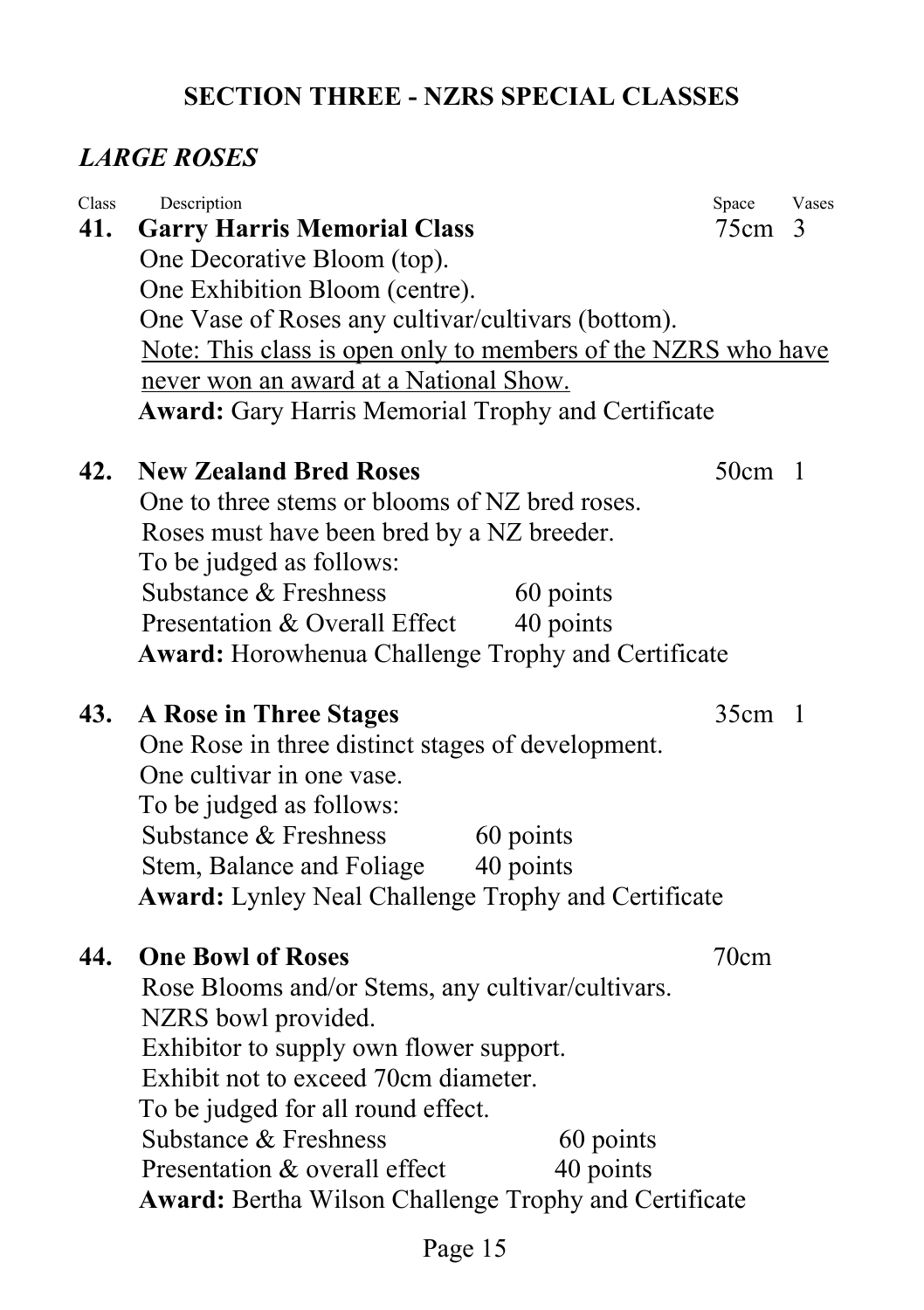**45. One Bowl of Roses with Garden Flowers** 70cm Any cultivar/cultivars, additional foliage is permitted. NZRS bowl provided. Exhibitor to supply own flower support. Exhibit not to exceed 70 cm diameter. To be judged for all round effect. Substance & Freshness 60 points Presentation & Overall Effect 40 points **Award:** Wairarapa Rose Society Perpetual Challenge Trophy and **Certificate** 

# **46. One Display Vase of Heritage Roses and or Species Roses**

60cm 1

Excludes modern English Type Roses.

 **Award:** Heritage Roses New Zealand Challenge Trophy and **Certificate**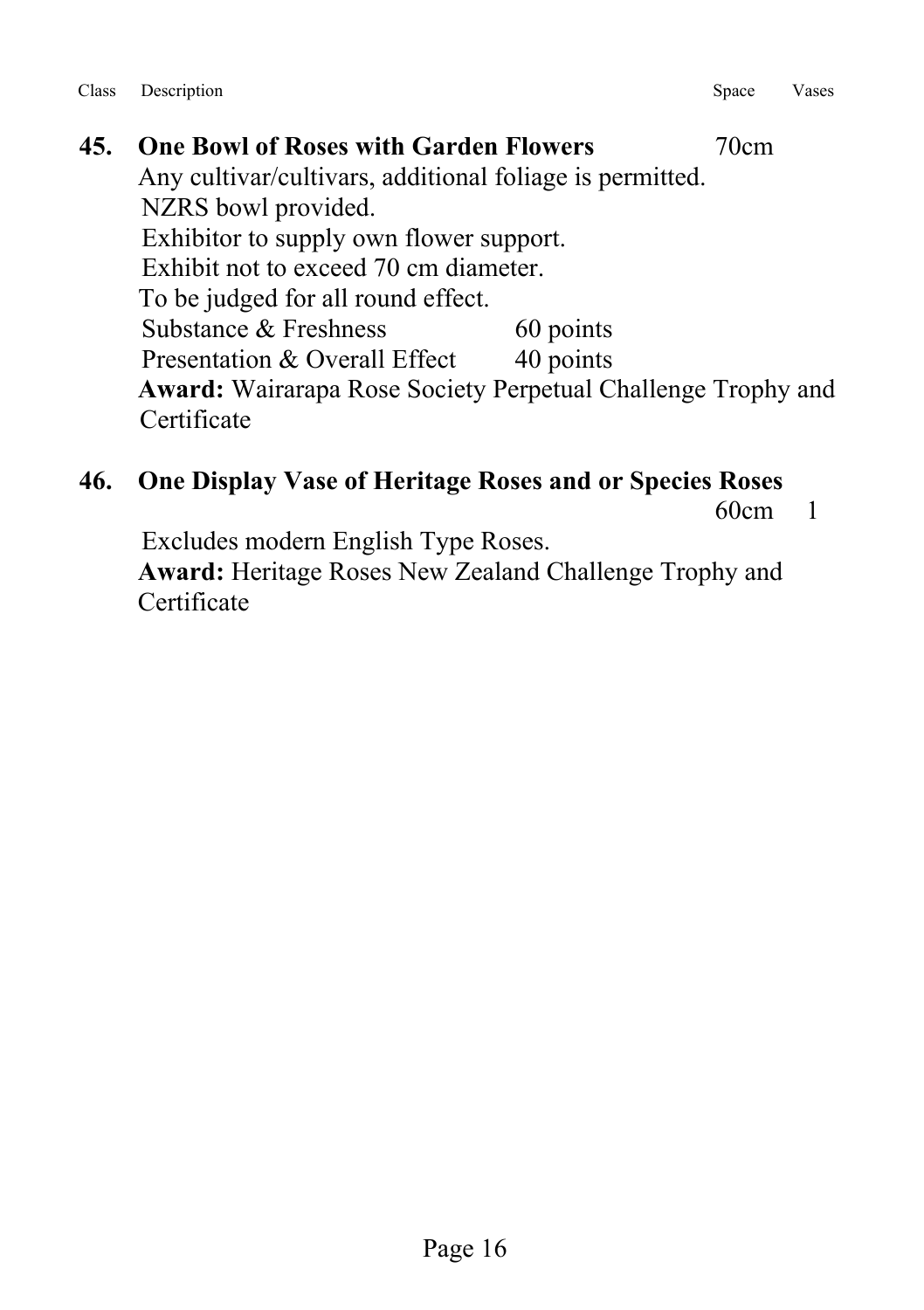*MINIATURE TYPE ROSES*

Class Description **Space Vases** Space Vases

### **47.** One Bowl of MT Roses 30cm

MT blooms and/or stems, any cultivar/cultivars. NZRS bowl provided. Exhibitor to provide own flower support. Exhibit not to exceed 30cm diameter. To be staged for all round effect. Substance & Freshness 60 points Presentation & Overall Effect 40 points **Award:** Wellington Rose Society Jubilee Challenge Trophy and Certificate.

### **48. One Bowl of MT Roses with Garden Flowers** 30cm Any cultivar/cultivars, additional foliage is permitted. NZRS bowl provided. Exhibitor to provide own flower support. Exhibit not to exceed 30cm diameter. To be staged for all round effect. Substance & Freshness 60 points Presentation & Overall Effect 40 points A**ward:** Margaret Liddell Challenge Trophy and Certificate.

### **49. One to Three Stems or Blooms of NZ Bred MT Roses** 30cm One to three stems or blooms of NZ bred roses. Roses must have been bred by a NZ breeder. To be judged as follows: Substance & Freshness 60 points Presentation & Overall Effect 40 points **Award:** Eileen Wilcox Challenge Trophy and Certificate.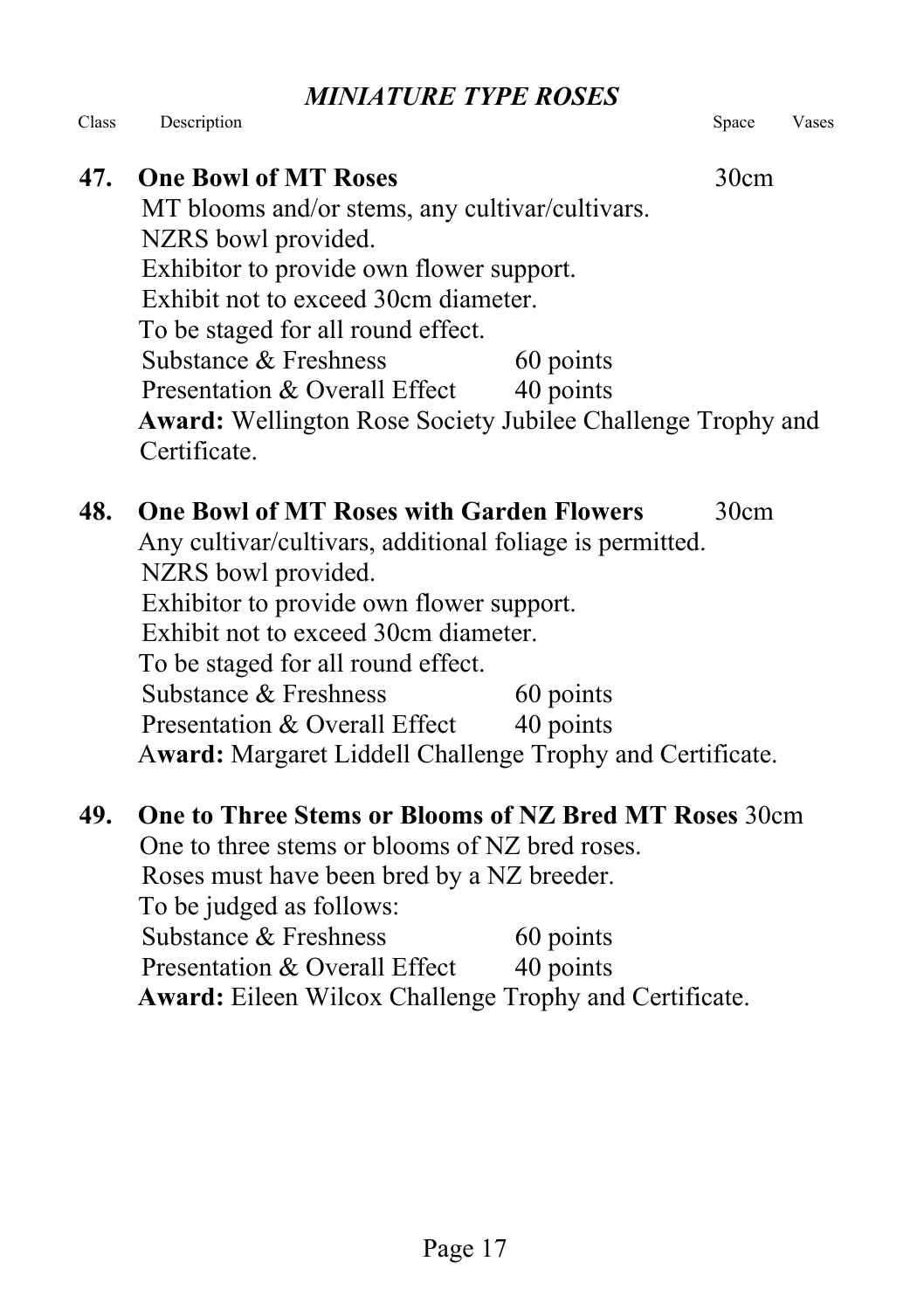### **SECTION FOUR**

**Classes nominated by NZRS, open to all. Exhibits will be staged on flat tables.**

**A prize will be awarded to the winner of each class in Section 4 with ribbons for 1st, 2nd and 3rd.**

### **Notes for exhibitors – please read carefully.**

| All classes in this section are to be Judged on |           |  |
|-------------------------------------------------|-----------|--|
| <b>Substance and Freshness</b>                  | 60 points |  |
| <b>Presentation and Overall Effect</b>          | 40 points |  |

- 1. Exhibitor to supply own mechanics and containers.
- 2. Unless stated "no accessories permitted", the use of a base ( small placemat, doily etc) is permitted.
- 3. This section may be assembled away from the venue but must be the exhibitor's own handiwork.
- 4. Roses must be from the exhibitor's own garden but other flowers and foliage may be purchased.

### **Large Roses**

### **50. Mirror Mirror on the Wall** 70cm

An arrangement of roses which includes a mirror. Other flowers, foliage and accessories permitted. To be staged for frontal viewing.

### **51. Under the spell of David Austin** 70cm

An arrangement of David Austin roses in any type of bowl or vase.

Rose foliage only. No accessories permitted. To be staged for all round viewing.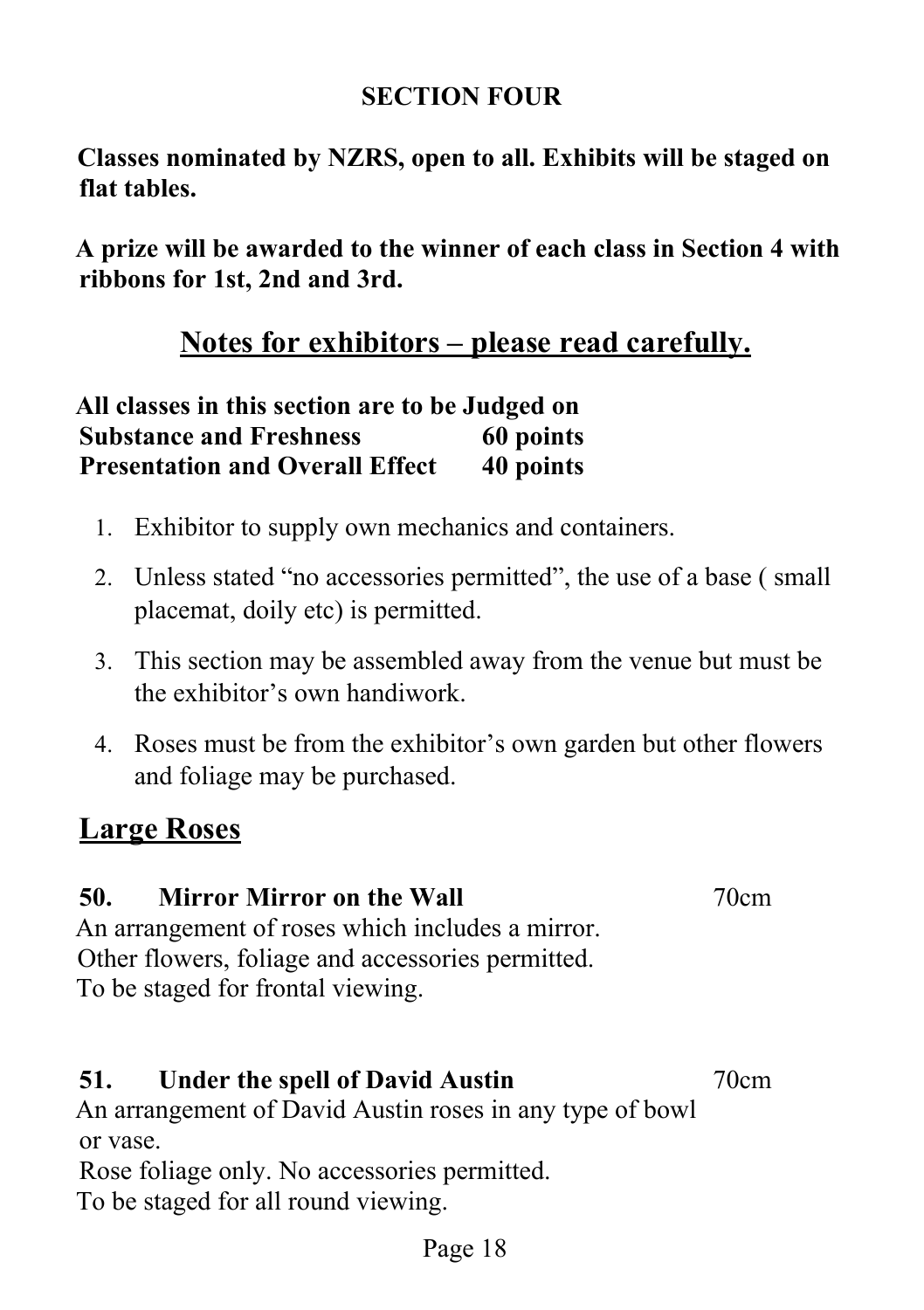### **52. The Magic of Christmas** 70cm An arrangement for the Christmas table using any type of roses. Other flowers, foliage and accessories permitted. To be staged for all round viewing.

### **53.** I'm dreaming of Genie **50cm**

An arrangement of one large rose in or on a bottle. Other foliage and accessories permitted. To be staged for frontal viewing.

**54.** Green with Envy 50cm An arrangement using garden foliage only.

No added flowers or accessories permitted. To be staged for frontal viewing only.

### **55. Magic Memories** 50cm

Heritage Roses arranged in a basket. Roses should pre-date 1935. Rose foliage only, no added accessories permitted.

To be staged for all round viewing.

### **Miniature Type Roses**

### **56. Aladdin's Lamp** 35cm

An arrangement of miniature-type roses in a brass container. Other flowers, foliage and accessories permitted. To be staged for all round viewing.

### **57: Winter Magic** 35cm

An arrangement of miniature-type roses portraying winter. Other flowers, foliage and accessories permitted. To be staged for frontal viewing.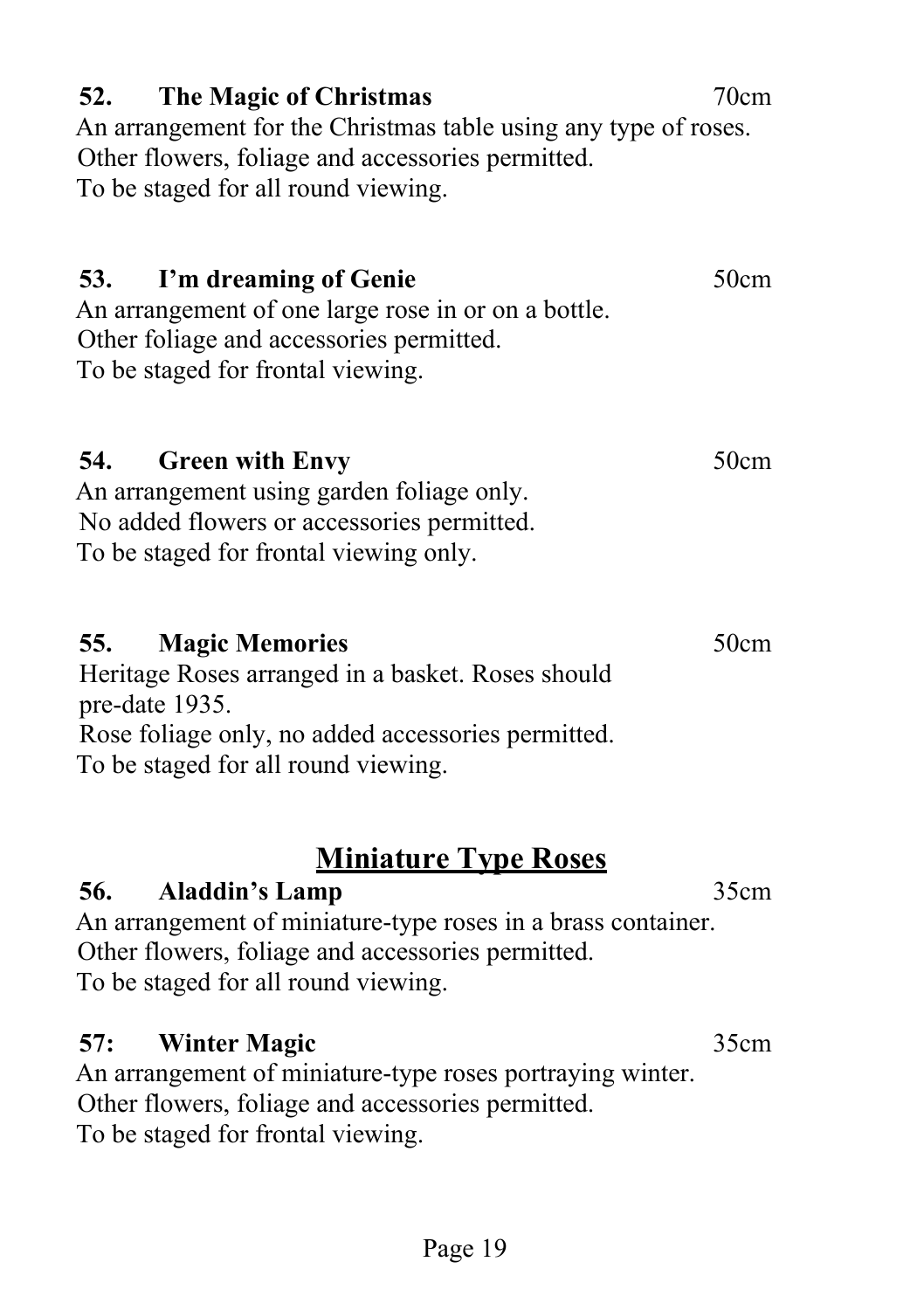### **58.** The Black Cat **30cm**

An arrangement of miniature-type roses in a black container. No other flowers or foliage but accessories permitted. To be staged for frontal viewing.

### **59. Oriental Magic** 30cm

An arrangement of one miniature-type rose. Water must be showing, foliage and accessories permitted. Frontal viewing only

### **60. Pandora's Box** 30cm

Miniature Roses arranged in a small box. Rose foliage only, no added accessories.

### **Children's Classes**

Please note the allocated space is the area given in which to place the exhibit, not the actual required size of the exhibit.

- **61. Sand saucer with roses only** (provide own saucer) 20cm
- **62. Roses with other flowers and foliage in a small novelty container** 30cm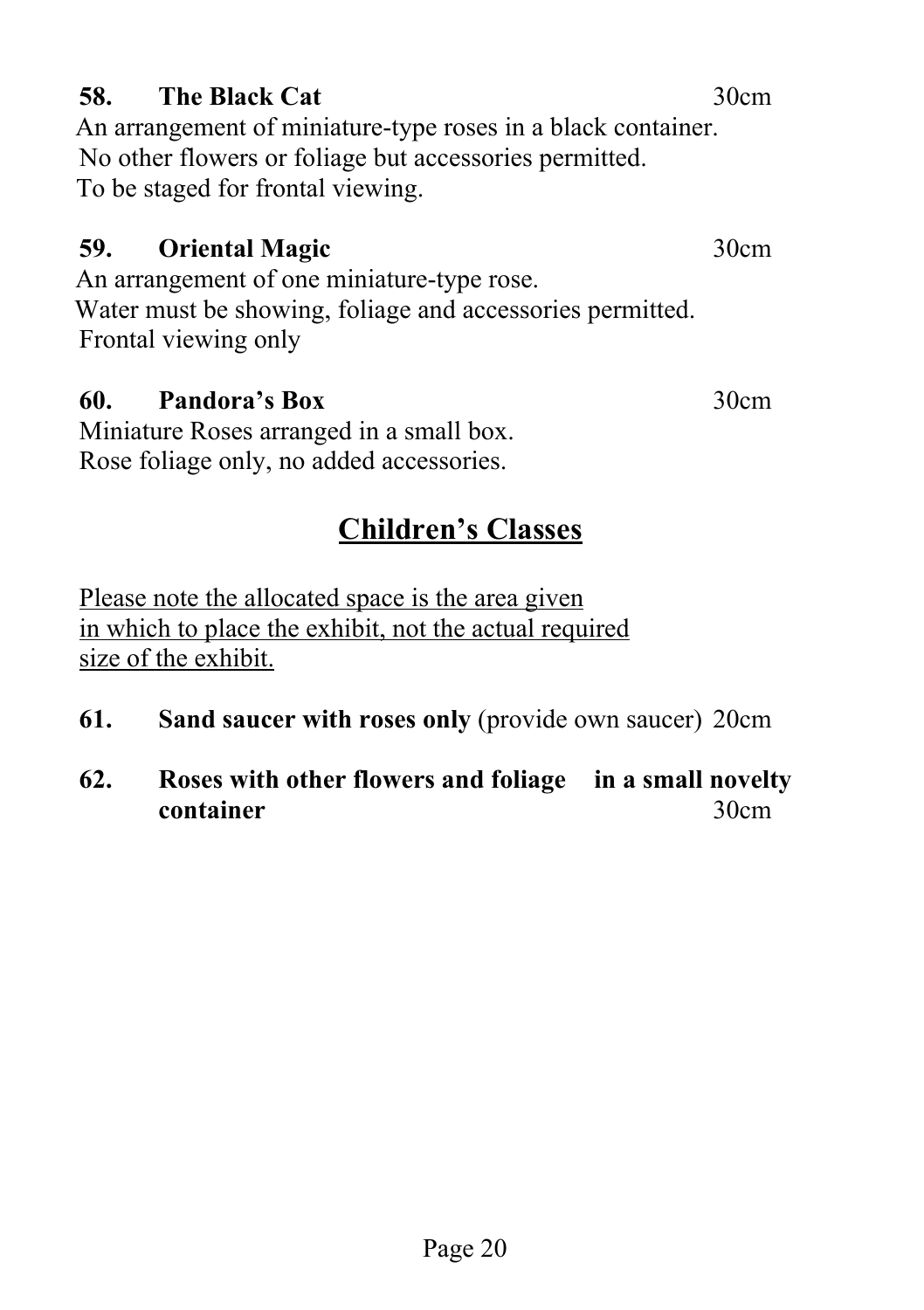### **Section Five Photography Classes**

Ribbons will be awarded to 1st, 2nd and 3rd place entries in each class, and a Prize for the best overall photographic entry.

Exhibitors are reminded that entries in this section must be made via the Show Secretary by 6pm Thursday 22 November (see inside cover of schedule for details).

### **63. A Rose Bloom taken close up**

**64. Two or more rose blooms**

### **65. A Rose Garden Scene**

No professional photographs.

All photographs to be 178 mm x 127 mm (5"x7") and mounted on A5 black paper.

Entries to be judged on rose appeal and photographic quality.

Postal entries may be sent to:

Mrs L Finlay

3 Christmas Road

R. D. 2 Kaiapoi 7692

Please provide your name and address on the back of the photo and supply a stamped self addressed envelope if you wish to have your photos returned.

Alternatively exhibitors may bring mounted photos to the show venue.

### **Thank you to our sponsors and prize donors.**